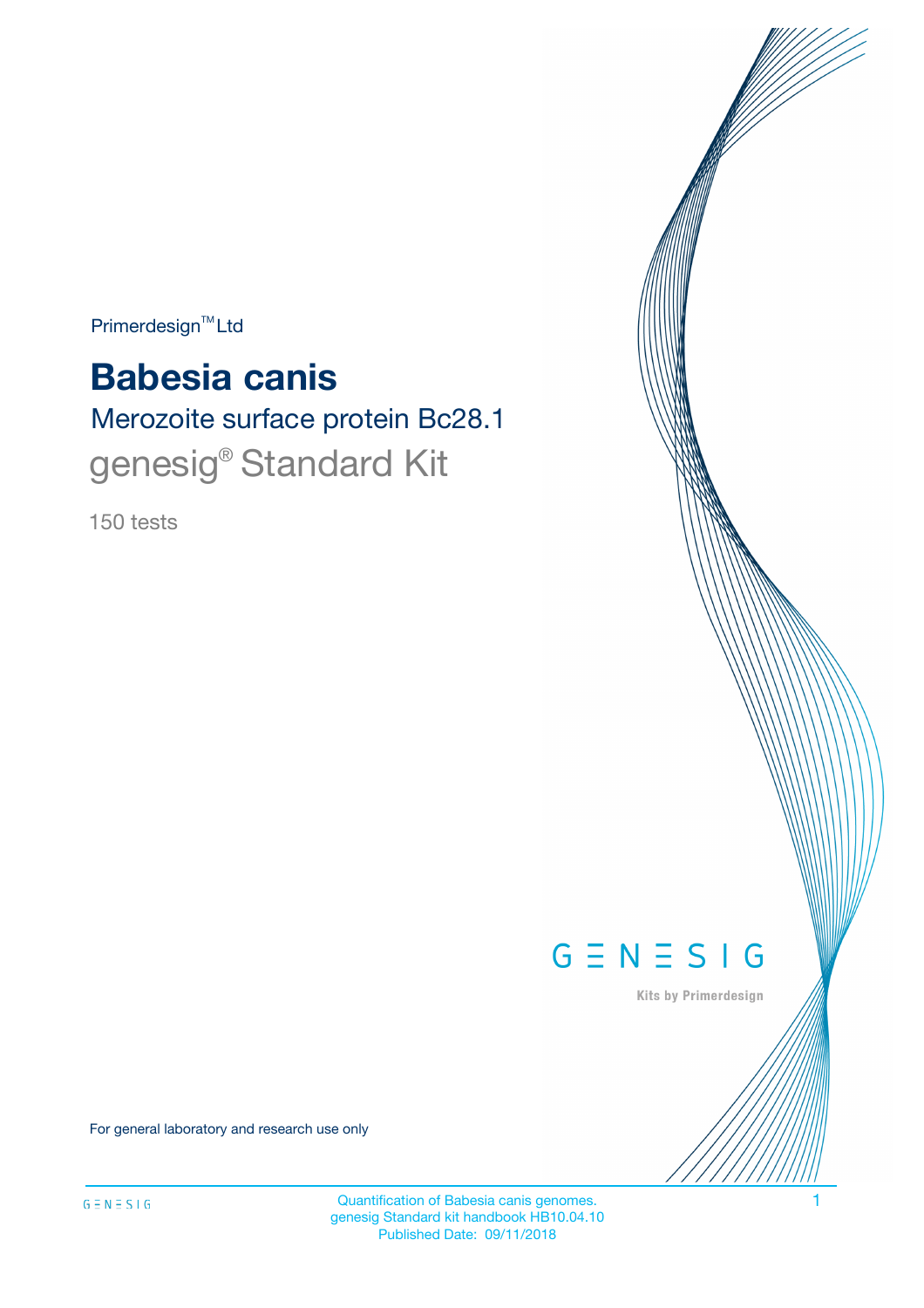# Introduction to Babesia canis

Species of Babesia infect red blood cells in mammals. They are tick-borne protozoal parasites. At approximately 4-7µm in size Babesia canis is found worldwide and infects dogs specifically, whereas other species of Babesia may infect livestock and are host specific.

B.canis lives in the red blood cells where it reproduces. The infected cells rupture and release the parasites which then enter new cells. Ticks then transmit the parasite from animal to animal.

The species of tick involved in B.canis disease transmission is Dermacentor reticulatus. These ticks at adult and larval stages may survive for several months, but they need to feed on the vertebrate host to survive.

Pregnant dogs can also transmit B.canis to their unborn puppies.

Dogs can acquire the infection through travel in or to countries where B.canis infection occurs. In the UK a dog can acquire the infection from ticks that have been brought into the UK unknowingly. The infected tick continues its life unless it is removed by the dogs' owner and destroyed. The tick will lay eggs that may develop into new infectious ticks.

B.canis cannot spread from dogs to humans, but can spread from dogs to dogs. This normally happens by vector borne transmission via infected ticks. Before transmission can occur, the ticks need to have been in place on the animal for several days.

Dogs will display symptoms such as lethargy, vomiting, anorexia, fever and respiratory and/or neurological signs may be observed.

Due to the difficulty of diagnosing B.canis from clinical signs alone, fast and accurate detection with real time PCR can be extremely beneficial, providing more convincing answers.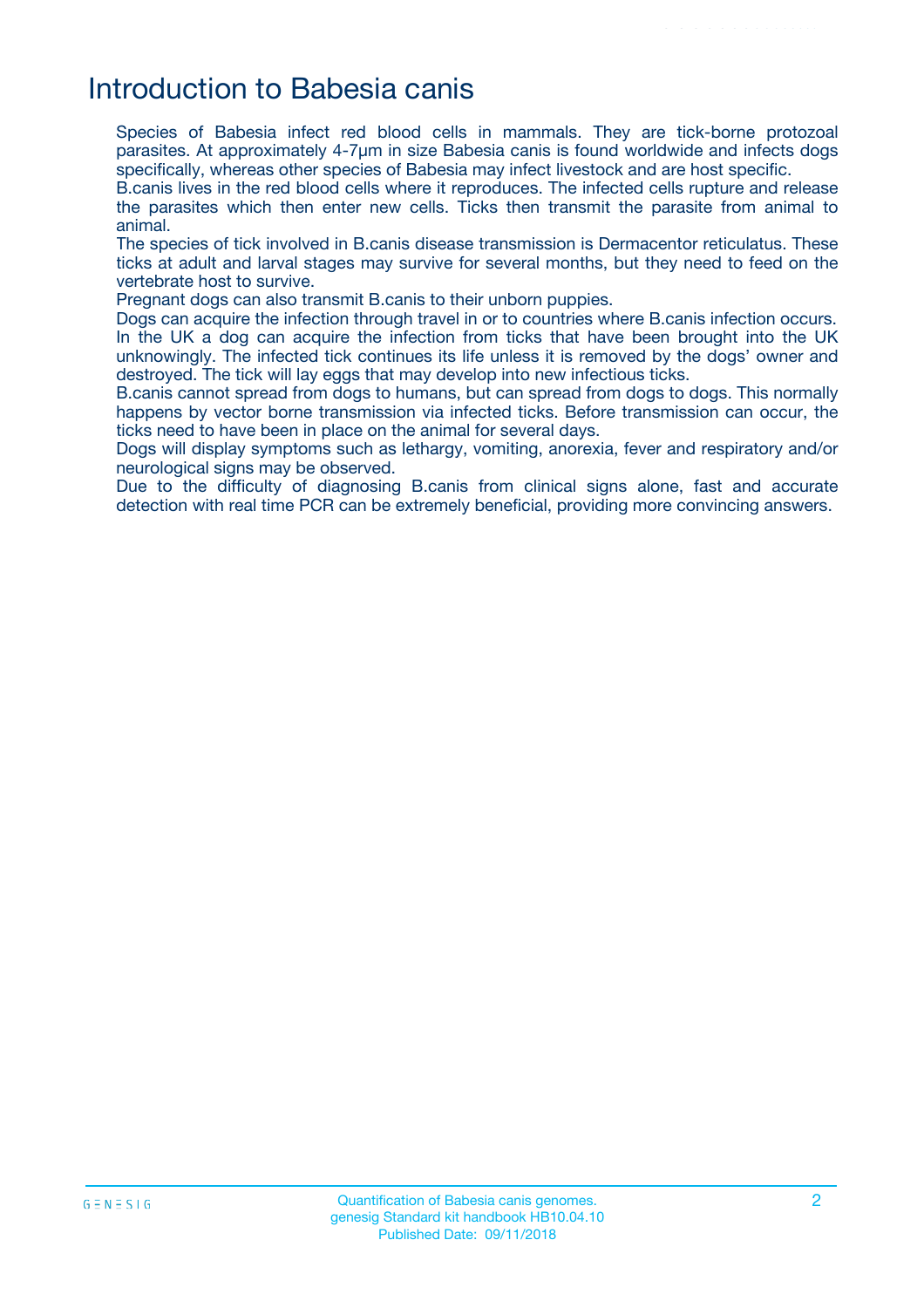

The Primerdesign genesig Kit for Babesia canis (B.canis) genomes is designed for the in vitro quantification of B.canis genomes. The kit is designed to have a broad detection profile. Specifically, the primers represent 100% homology with over 95% of the NCBI database reference sequences available at the time of design.

The dynamics of genetic variation means that new sequence information may become available after the initial design. Primerdesign periodically reviews the detection profiles of our kits and when required releases new versions.

If you require further information, or have a specific question about the detection profile of this kit then please send an e.mail to enquiry@primerdesign.co.uk and our bioinformatics team will answer your question.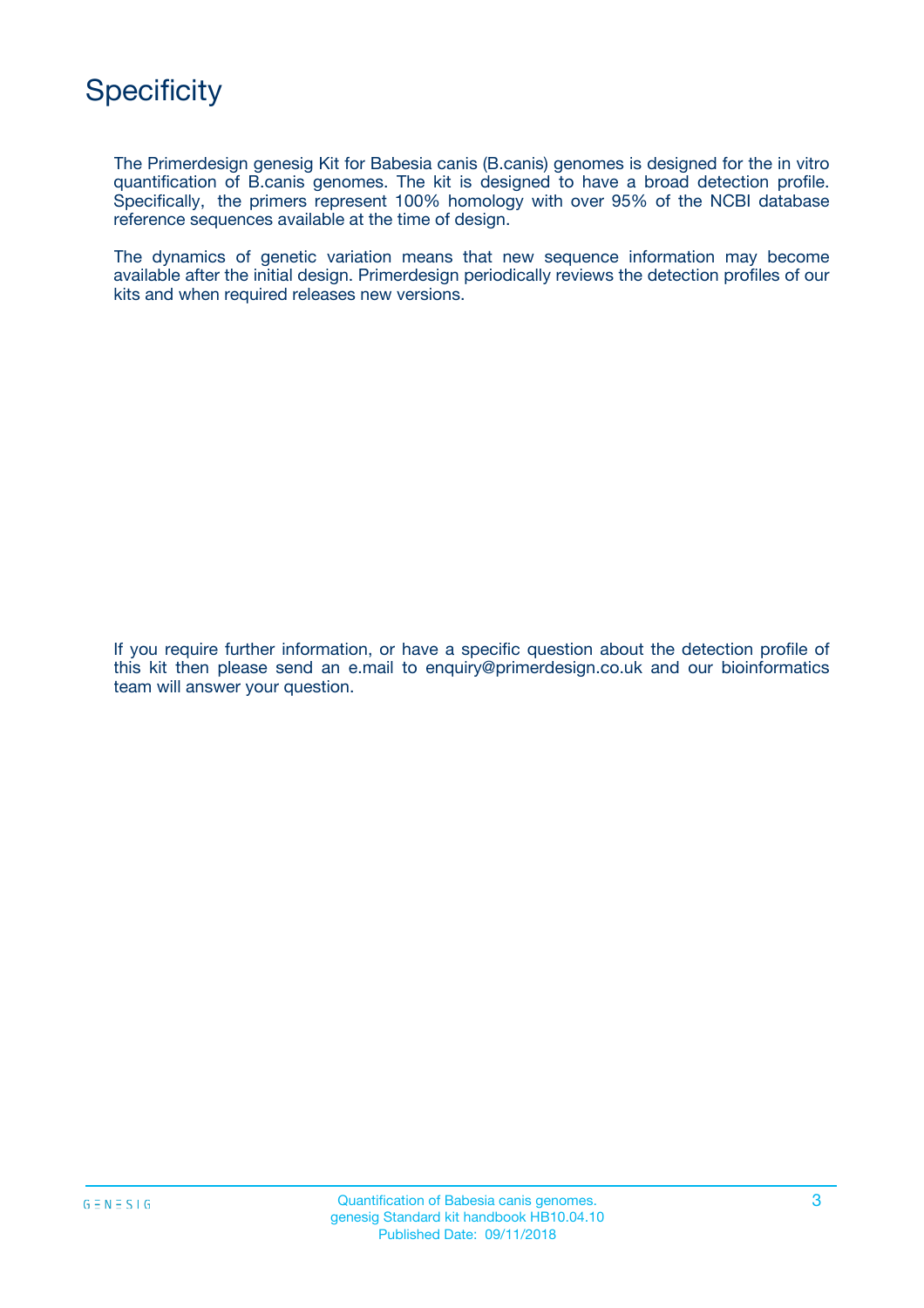# Kit contents

- **B.canis specific primer/probe mix (150 reactions BROWN)** FAM labelled
- **B.canis positive control template (for Standard curve RED)**
- **RNase/DNase free water (WHITE)** for resuspension of primer/probe mixes
- **Template preparation buffer (YELLOW)** for resuspension of positive control template and standard curve preparation

# Reagents and equipment to be supplied by the user

#### **Real-time PCR Instrument**

#### **Extraction kit**

This kit is recommended for use with genesig Easy DNA/RNA extraction kit. However, it is designed to work well with all processes that yield high quality RNA and DNA with minimal PCR inhibitors.

#### **oasig**TM **lyophilised or Precision**®**PLUS 2X qPCR Master Mix**

This kit is intended for use with oasig or PrecisionPLUS2X qPCR Master Mix.

**Pipettors and Tips**

**Vortex and centrifuge**

**Thin walled 1.5 ml PCR reaction tubes**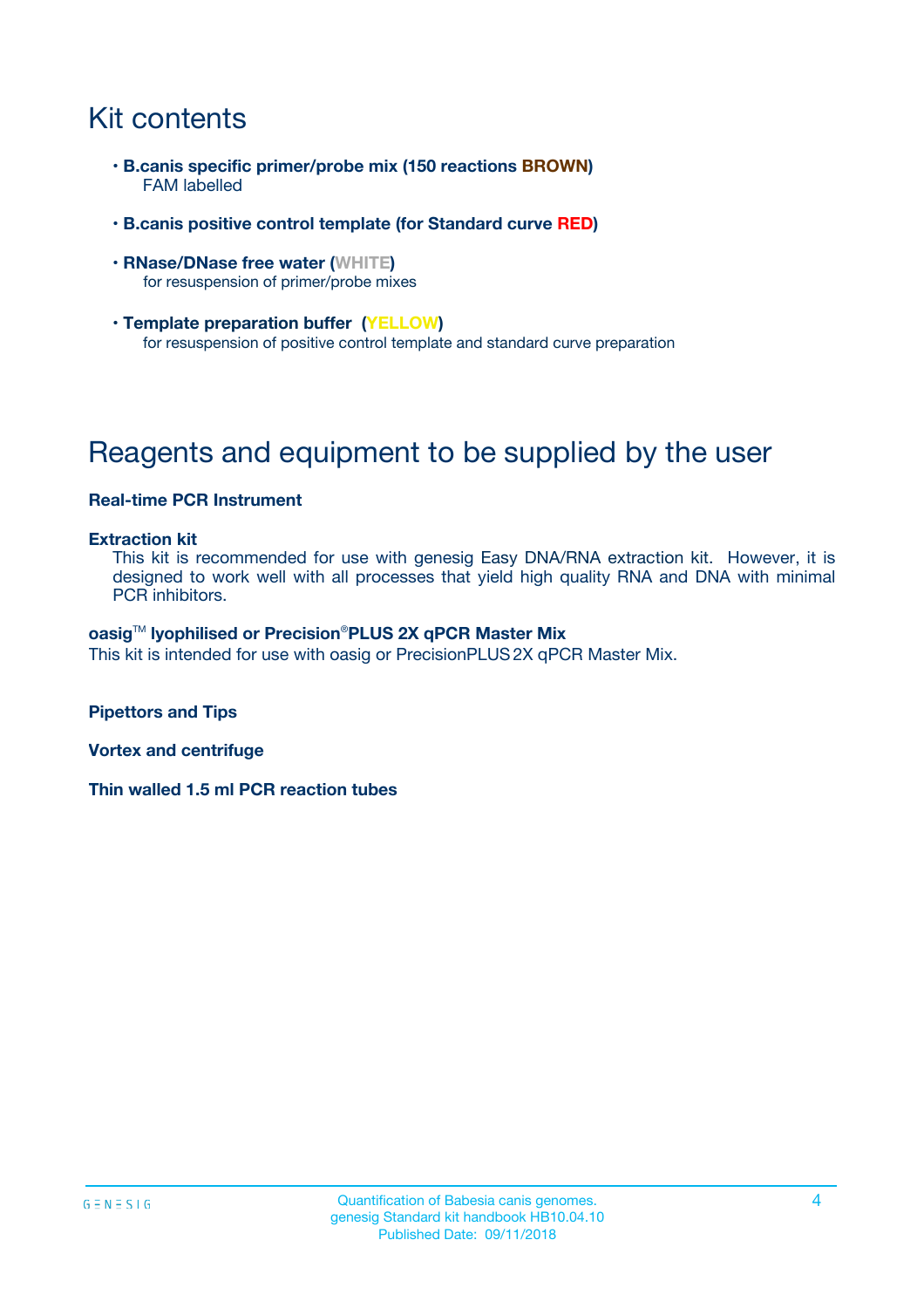### Kit storage and stability

This kit is stable at room temperature but should be stored at -20ºC on arrival. Once the lyophilised components have been resuspended they should not be exposed to temperatures above -20°C for longer than 30 minutes at a time and unnecessary repeated freeze/thawing should be avoided. The kit is stable for six months from the date of resuspension under these circumstances.

If a standard curve dilution series is prepared this can be stored frozen for an extended period. If you see any degradation in this serial dilution a fresh standard curve can be prepared from the positive control.

Primerdesign does not recommend using the kit after the expiry date stated on the pack.

### Suitable sample material

All kinds of sample material suited for PCR amplification can be used. Please ensure the samples are suitable in terms of purity, concentration, and DNA integrity. Always run at least one negative control with the samples. To prepare a negative-control, replace the template DNA sample with RNase/DNase free water.

### Dynamic range of test

Under optimal PCR conditions genesig B.canis detection kits have very high priming efficiencies of >95% and can detect less than 100 copies of target template.

### Notices and disclaimers

This product is developed, designed and sold for research purposes only. It is not intended for human diagnostic or drug purposes or to be administered to humans unless clearly expressed for that purpose by the Food and Drug Administration in the USA or the appropriate regulatory authorities in the country of use. During the warranty period Primerdesign genesig detection kits allow precise and reproducible data recovery combined with excellent sensitivity. For data obtained by violation to the general GLP guidelines and the manufacturer's recommendations the right to claim under guarantee is expired. PCR is a proprietary technology covered by several US and foreign patents. These patents are owned by Roche Molecular Systems Inc. and have been sub-licensed by PE Corporation in certain fields. Depending on your specific application you may need a license from Roche or PE to practice PCR. Additional information on purchasing licenses to practice the PCR process may be obtained by contacting the Director of Licensing at Roche Molecular Systems, 1145 Atlantic Avenue, Alameda, CA 94501 or Applied Biosystems business group of the Applera Corporation, 850 Lincoln Centre Drive, Foster City, CA 94404. In addition, the 5' nuclease assay and other homogeneous amplification methods used in connection with the PCR process may be covered by U.S. Patents 5,210,015 and 5,487,972, owned by Roche Molecular Systems, Inc, and by U.S. Patent 5,538,848, owned by The Perkin-Elmer Corporation.

### Trademarks

Primerdesign™ is a trademark of Primerdesign Ltd.

genesig $^\circledR$  is a registered trademark of Primerdesign Ltd.

The PCR process is covered by US Patents 4,683,195, and 4,683,202 and foreign equivalents owned by Hoffmann-La Roche AG. BI, ABI PRISM® GeneAmp® and MicroAmp® are registered trademarks of the Applera Genomics (Applied Biosystems Corporation). BIOMEK® is a registered trademark of Beckman Instruments, Inc.; iCycler™ is a registered trademark of Bio-Rad Laboratories, Rotor-Gene is a trademark of Corbett Research. LightCycler™ is a registered trademark of the Idaho Technology Inc. GeneAmp®, TaqMan® and AmpliTaqGold® are registered trademarks of Roche Molecular Systems, Inc., The purchase of the Primerdesign reagents cannot be construed as an authorization or implicit license to practice PCR under any patents held by Hoffmann-LaRoche Inc.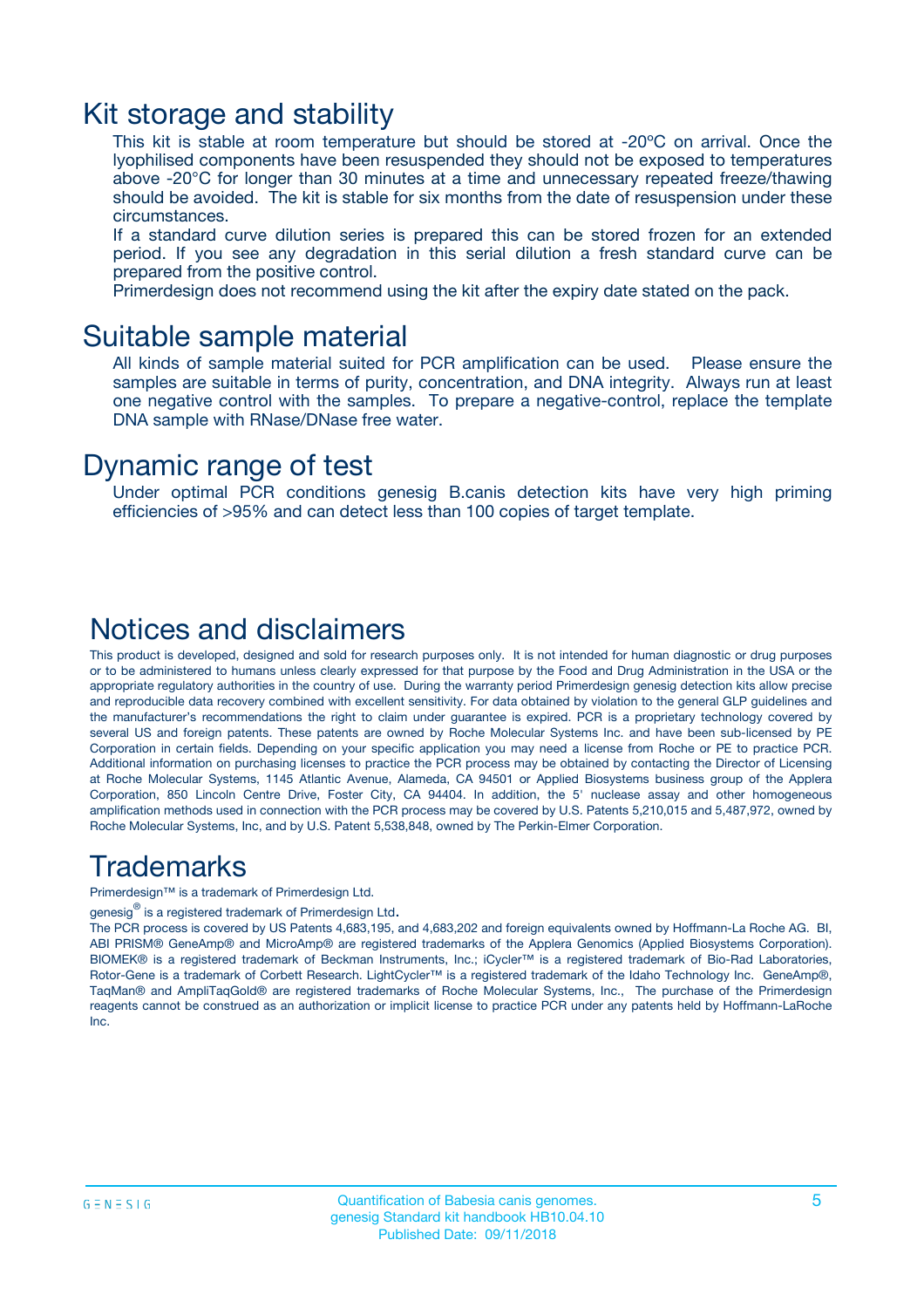# Principles of the test

#### **Real-time PCR**

A B.canis specific primer and probe mix is provided and this can be detected through the FAM channel.

The primer and probe mix provided exploits the so-called TaqMan® principle. During PCR amplification, forward and reverse primers hybridize to the B.canis DNA. A fluorogenic probe is included in the same reaction mixture which consists of a DNA probe labeled with a 5`-dye and a 3`-quencher. During PCR amplification, the probe is cleaved and the reporter dye and quencher are separated. The resulting increase in fluorescence can be detected on a range of qPCR platforms.

#### **Positive control**

For copy number determination and as a positive control for the PCR set up, the kit contains a positive control template. This can be used to generate a standard curve of B.canis copy number / Cq value. Alternatively the positive control can be used at a single dilution where full quantitative analysis of the samples is not required. Each time the kit is used, at least one positive control reaction must be included in the run. A positive result indicates that the primers and probes for detecting the target B.canis gene worked properly in that particular experimental scenario. If a negative result is obtained the test results are invalid and must be repeated. Care should be taken to ensure that the positive control does not contaminate any other kit component which would lead to false-positive results. This can be achieved by handling this component in a Post PCR environment. Care should also be taken to avoid cross-contamination of other samples when adding the positive control to the run. This can be avoided by sealing all other samples and negative controls before pipetting the positive control into the positive control well.

#### **Negative control**

To validate any positive findings a negative control reaction should be included every time the kit is used. For this reaction the RNase/DNase free water should be used instead of template. A negative result indicates that the reagents have not become contaminated while setting up the run.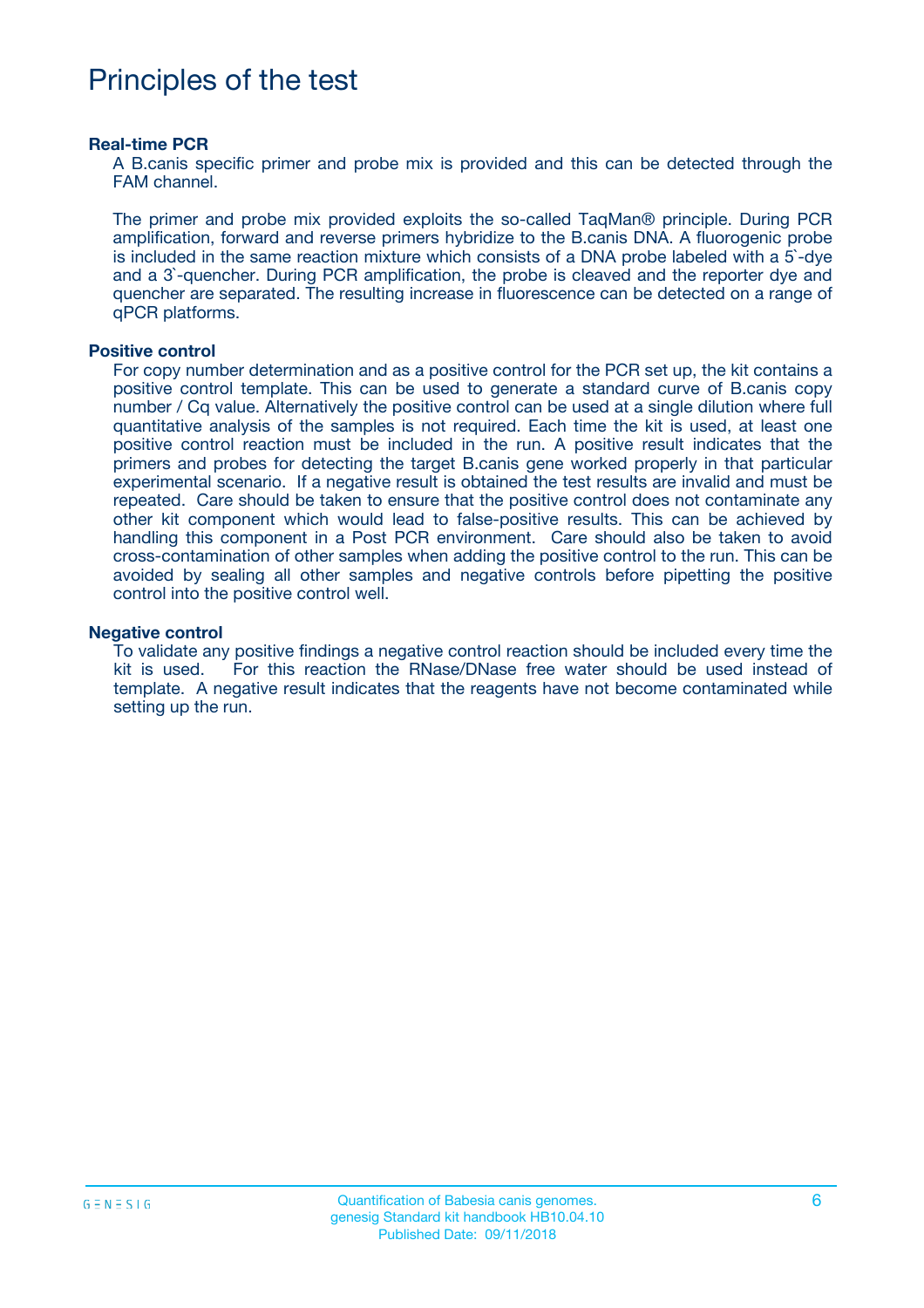### Resuspension protocol

To minimize the risk of contamination with foreign DNA, we recommend that all pipetting be performed in a PCR clean environment. Ideally this would be a designated PCR lab or PCR cabinet. Filter tips are recommended for all pipetting steps.

#### **1. Pulse-spin each tube in a centrifuge before opening.**

This will ensure lyophilised primer and probe mix is in the base of the tube and is not spilt upon opening the tube.

**2. Resuspend the kit components in the RNase/DNase free water supplied, according to the table below.**

To ensure complete resuspension, vortex each tube thoroughly.

| Component - resuspend in water   | Volume |
|----------------------------------|--------|
| <b>Pre-PCR pack</b>              |        |
| B.canis primer/probe mix (BROWN) | 165 µl |

### **3. Resuspend the positive control template in the template preparation buffer supplied, according to the table below:**

To ensure complete resuspension, vortex the tube thoroughly.

| Component - resuspend in template preparation buffer |        |  |
|------------------------------------------------------|--------|--|
| <b>Post-PCR heat-sealed foil</b>                     |        |  |
| B.canis Positive Control Template (RED) *            | 500 µl |  |

\* This component contains high copy number template and is a VERY significant contamination risk. It must be opened and handled in a separate laboratory environment, away from the other components.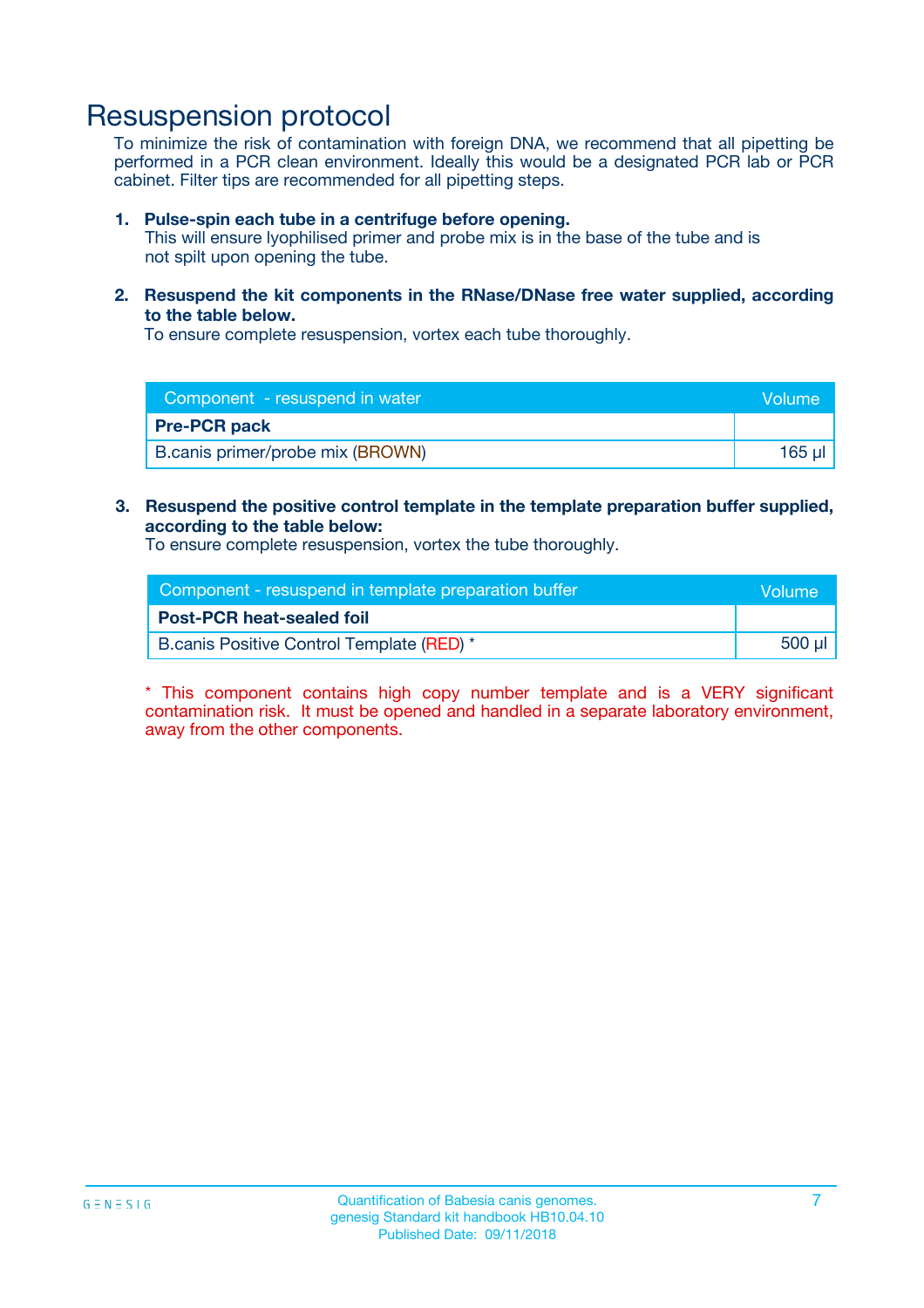# qPCR detection protocol

**1. For each DNA sample prepare a reaction mix according to the table below:** Include sufficient reactions for positive and negative controls.

| Component                                 | Volume           |
|-------------------------------------------|------------------|
| oasig or PrecisionPLUS 2X qPCR Master Mix | 10 $\mu$         |
| B.canis primer/probe mix (BROWN)          | 1 $\mu$          |
| <b>RNase/DNase free water (WHITE)</b>     | $4 \mu$          |
| <b>Final Volume</b>                       | 15 <sub>ul</sub> |

- **2. Pipette 15µl of this mix into each well according to your qPCR experimental plate set up.**
- **3. Prepare DNA templates for each of your samples.**
- **4. Pipette 5µl of DNA template into each well, according to your experimental plate set up.**

For negative control wells use 5µl of RNase/DNase free water. The final volume in each well is 20µl.

**5. If a standard curve is included for quantitative analysis, prepare a reaction mix according to the table below:**

| Component                                 | Volume   |
|-------------------------------------------|----------|
| oasig or PrecisionPLUS 2X qPCR Master Mix | 10 µl    |
| B.canis primer/probe mix (BROWN)          | 1 µI     |
| <b>RNase/DNase free water (WHITE)</b>     | $4 \mu$  |
| <b>Final Volume</b>                       | $15 \mu$ |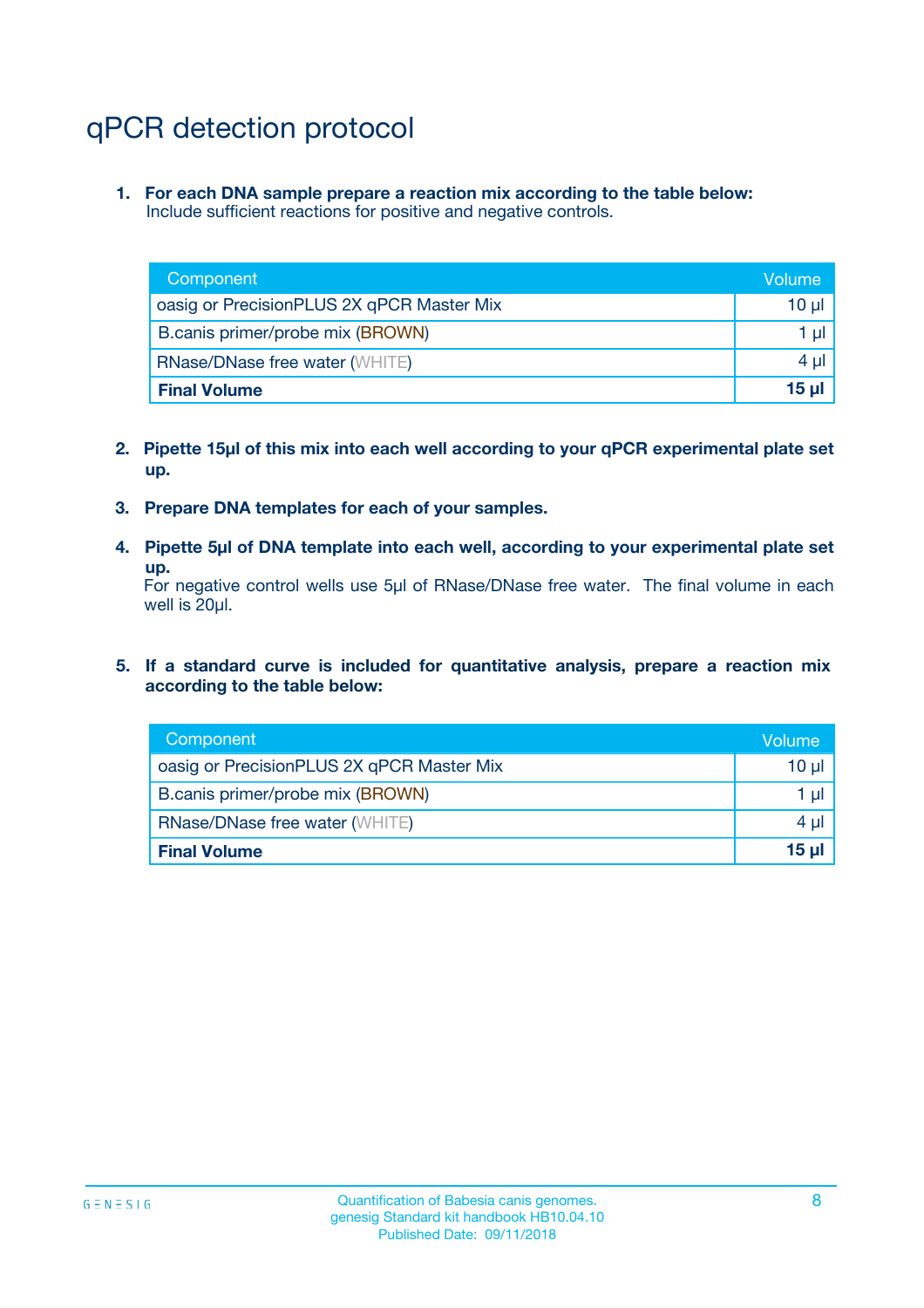### **6. Preparation of a standard curve dilution series.**

- 1) Pipette 90µl of template preparation buffer into 5 tubes and label 2-6
- 2) Pipette 10µl of Positive Control Template (RED) into tube 2
- 3) Vortex thoroughly
- 4) Change pipette tip and pipette 10µl from tube 2 into tube 3
- 5) Vortex thoroughly

Repeat steps 4 and 5 to complete the dilution series

| <b>Standard Curve</b>         | <b>Copy Number</b>     |
|-------------------------------|------------------------|
| Tube 1 Positive control (RED) | $2 \times 10^5$ per µl |
| Tube 2                        | $2 \times 10^4$ per µl |
| Tube 3                        | $2 \times 10^3$ per µl |
| Tube 4                        | $2 \times 10^2$ per µl |
| Tube 5                        | 20 per µl              |
| Tube 6                        | 2 per ul               |

7. Pipette 5µl of standard template into each well for the standard curve according to your experimental plate set up.

The final volume in each well is 20µl.

# qPCR amplification protocol

Amplification conditions using oasig or PrecisionPLUS2X qPCR Master Mix.

|             | <b>Step</b>       | <b>Time</b>     | Temp    |
|-------------|-------------------|-----------------|---------|
|             | Enzyme activation | 2 min           | 95 °C   |
| Cycling x50 | Denaturation      | 10 <sub>s</sub> | 95 $°C$ |
|             | DATA COLLECTION * | 60 s            | 60 °C   |

\* Fluorogenic data should be collected during this step through the FAM channel